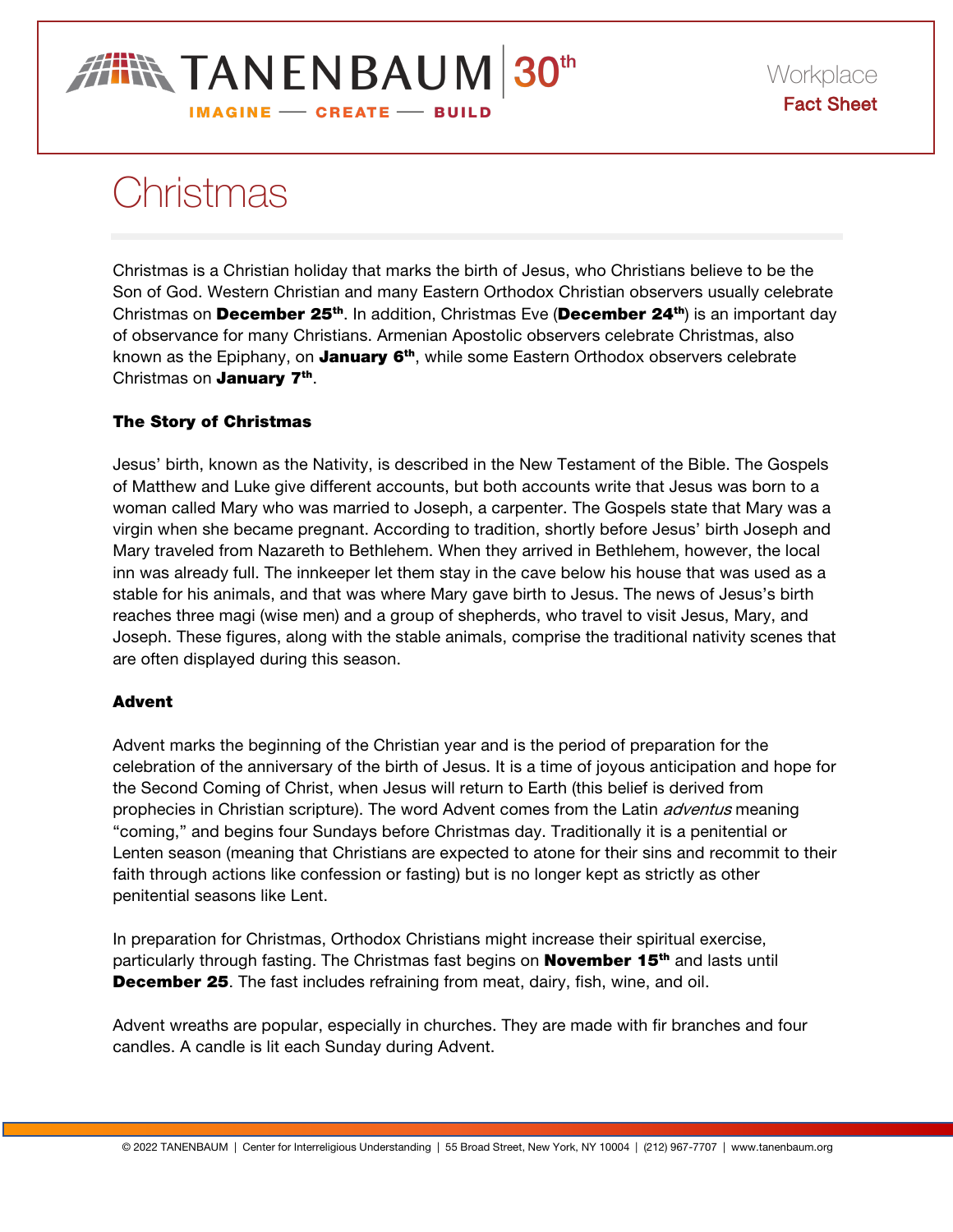

#### Christmas Eve and Christmas Day

For many Christians, participating in a religious service plays an important part in the observance of Christmas. Often, Christians who do not regularly attend church services attend church on Christmas Eve or Christmas Day, during which the account of Jesus's birth is retold and celebrated.

#### Cultural Celebrations

Christmas is also celebrated in the United States as a cultural holiday. 70.6% of people in the United States identify as Christian; however, 90% of Americans celebrate Christmas. 55% of those that celebrate Christmas recognize it as a cultural day rather than a religious holy day. This Christmas recognition extends into the workplace—95% of companies in the United States close on Christmas day.

Cultural celebrations of Christmas can include Nativity scene reenactments, Christmas lights, gift-giving, Christmas cards, caroling, hanging holiday wreaths, and Christmas tree decorating. Additionally, at many celebrations, it is common for people to dress up as Santa Claus and give gifts to children. It is also important to keep in mind that not all Christians celebrate Christmas. Some Christians, including Jehovah's Witnesses, do not celebrate any holidays or birthdays.

#### Scheduling

Due to how intertwined Christmas is with American culture, both Christians and non-Christians alike may request time off around the holiday season. In addition, many Americans are in multifaith relationships or families and may need time off to observe holidays for more than one religious tradition. Be aware of potential scheduling conflicts when it comes to your employees' time off over the holidays. Consider implementing a policy for managing time-off requests (such as a rotation schedule from year to year). It is important to remember that religious accommodation is not just a minority issue. Our 2013 Survey of American Workers and Religion found that 48% of white evangelical Protestants have witnessed or experienced religious bias in the workplace, including having to work on the Sabbath or a holy day.

Keep in mind religious and non-religious requests for time off are valid—non-religious employees may have a strong family or cultural tradition around Christmas or want to spend time with their children who are on a break from school. Remember some employees may observe Christmas on a day other than December 25<sup>th</sup>.